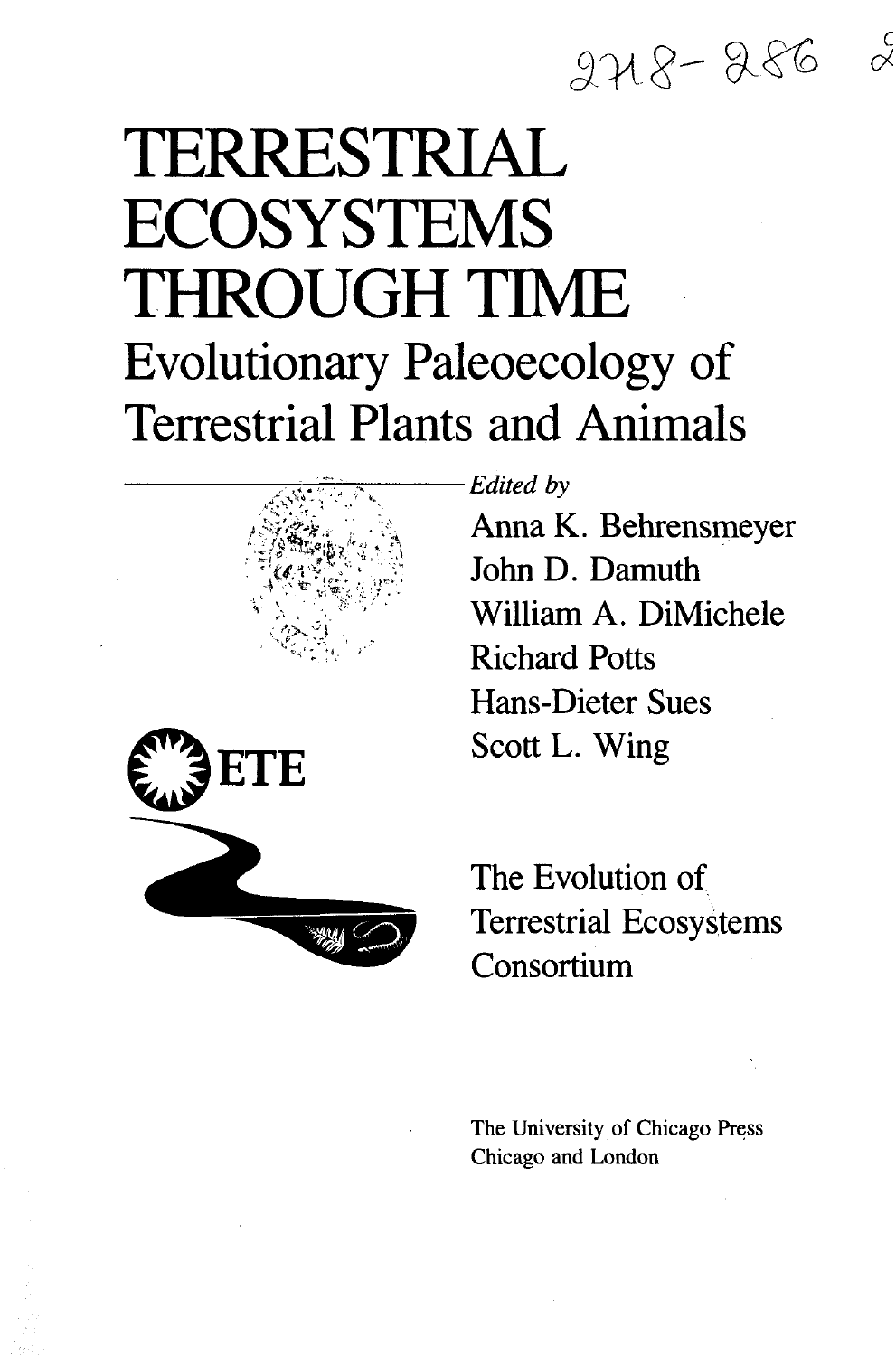## **Contents**

 $\bar{\phantom{a}}$ 

|   | List of Tables and Figures                           | хi           |
|---|------------------------------------------------------|--------------|
|   | Preface                                              | xiii         |
|   | List of Conference Participants                      | xvii<br>ð,   |
| 1 | <b>Evolutionary Paleoecology</b>                     | 1            |
|   | 1 Introduction                                       | $\mathbf{1}$ |
|   | 2 The Methods of Evolutionary Paleoecology           | 3            |
|   | 2.1 Taphonomy                                        | 4            |
|   | 2.2 Ecological Characterization of Extinct Species   | 5            |
|   | 2.3 Ecological Characterization of Past Communities: |              |
|   | <b>Synchronic Features</b>                           | 7            |
|   | 2.4 Ecological Characterization of Past Communities: |              |
|   | <b>Diachronic Features</b>                           | 9            |
|   | 3 Conclusion                                         | 10           |
|   | References                                           | 11           |
| 2 | Paleoenvironmental Contexts and Taphonomic Modes     | 15           |
|   | 1 Introduction                                       | 15           |
|   | 2 Coastal Environments                               | 20           |
|   | 2.1 Offshore                                         | 20           |
|   | 2.2 Beaches                                          | 23           |
|   | 2.3 Lagoons and Other Back-Barrier Settings          | 24           |
|   | 2.4 Estuaries                                        | 25           |
|   | 3 Fluvial and Deltaic Environments                   | 26           |
|   | 3.1 Channels: Basal Lags and Bars                    | 27           |
|   | 3.2 Abandoned Channel Fills                          | 32           |
|   | 3.3 Levees                                           | 34           |
|   | 3.4 Floodplains                                      | 35           |
|   | 3.5 Crevasse Splays                                  | 40           |
|   | 3.6 Interdistributary Bays                           | 41           |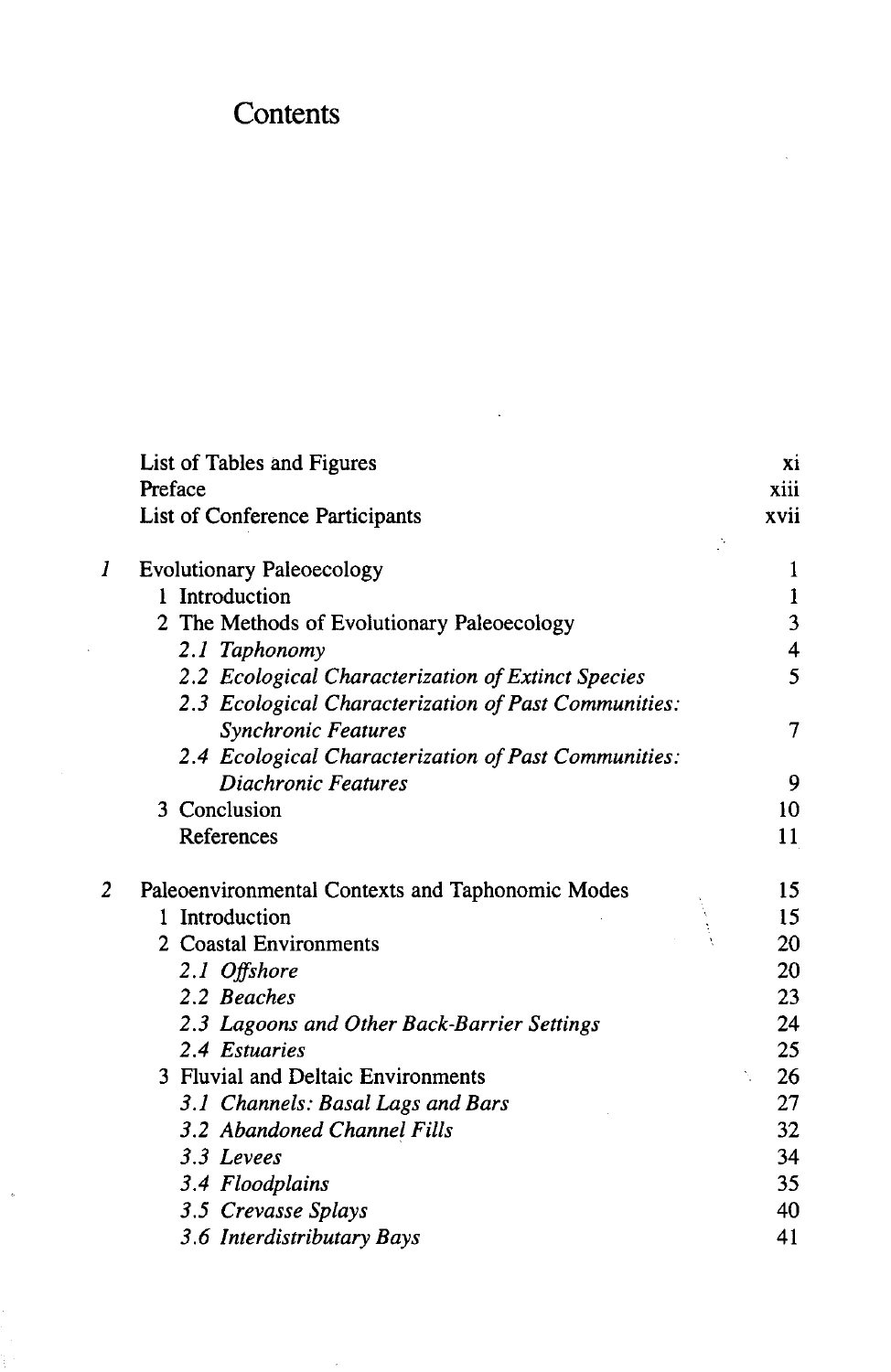|   | 4 Lacustrine Environments                                 | 42  |
|---|-----------------------------------------------------------|-----|
|   | 4.1 Oxygen-Depleted Large Lakes                           | 45  |
|   | 4.2 Oxygen-Depleted Small, Deep Lakes                     | 47  |
|   | 4.3 Oxygen-Depleted Small, Shallow Lakes                  | 48  |
|   | 4.4 Oxygenated Large Lakes                                | 48  |
|   | 4.5 Oxygenated Small Lakes                                | 49  |
|   | 5 Volcanigenic Environments                               | 51  |
|   | 5.1 Explosive Events                                      | 53  |
|   | 5.2 Primary Airfall                                       | 53  |
|   | 5.3 Lacustrine Volcaniclastics                            | 54  |
|   | 6 Eolian Environments                                     | 55  |
|   | 6.1 Dunes and Interdunes                                  | 55  |
|   | 6.2 Loess                                                 | 57  |
|   | 7 Other Contexts for Organic Preservation                 | 58  |
|   | 7.1 Traps                                                 | 59  |
|   | 7.2 Burrows                                               | 65  |
|   | 7.3 Feces and Regurgitates                                | 66  |
|   | 7.4 Middens                                               | 67  |
|   | 7.5 Archeological Accumulations                           | 68  |
|   | 7.6 Springs                                               | 69  |
|   | 7.7 Peat-Forming Environments                             | 70  |
|   | 7.8 Charcoal Deposits                                     | 72  |
|   | 7.9 Mud Slides and Flash Floods                           | 73  |
|   | 8 Time and Space Resolution in the Fossil Record          | 74  |
|   | 8.1 Time Resolution and Completeness                      | 75  |
|   | 8.2 Methods for Assessing Time Resolution                 | 76  |
|   | 8.3 Spatial Resolution                                    | 78  |
|   | 8.4 Resolution in the Taphonomic Modes                    | 79  |
|   | 9 Change through Time in the Taphonomic Modes             | 87  |
|   | 9.1 Effects of Area                                       | 87  |
|   | 9.2 Consequence of Environmental Change                   | 88  |
|   | 9.3 Changes in Taphonomic Processes                       | 89  |
|   | 10 Conclusion                                             | 91  |
|   | References                                                | 93  |
| 3 | Ecological Characterization of Fossil Plants              | 139 |
|   | 1 Introduction                                            | 139 |
|   | 2 Autecology of Extinct Plants                            | 140 |
|   | 2.1 Inferring Autecology from Functional Morphology       | 140 |
|   | 2.2 Inferring Autecology from Living Relatives            | 148 |
|   | 2.3 Inferring Autecology from Sedimentary Environment     | 149 |
|   | 3 Methods of Sampling and Analysis at the Community Level | 150 |
|   | 3.1 Sampling Compression-Impression Assemblages           | 151 |

 $\ddot{\phantom{a}}$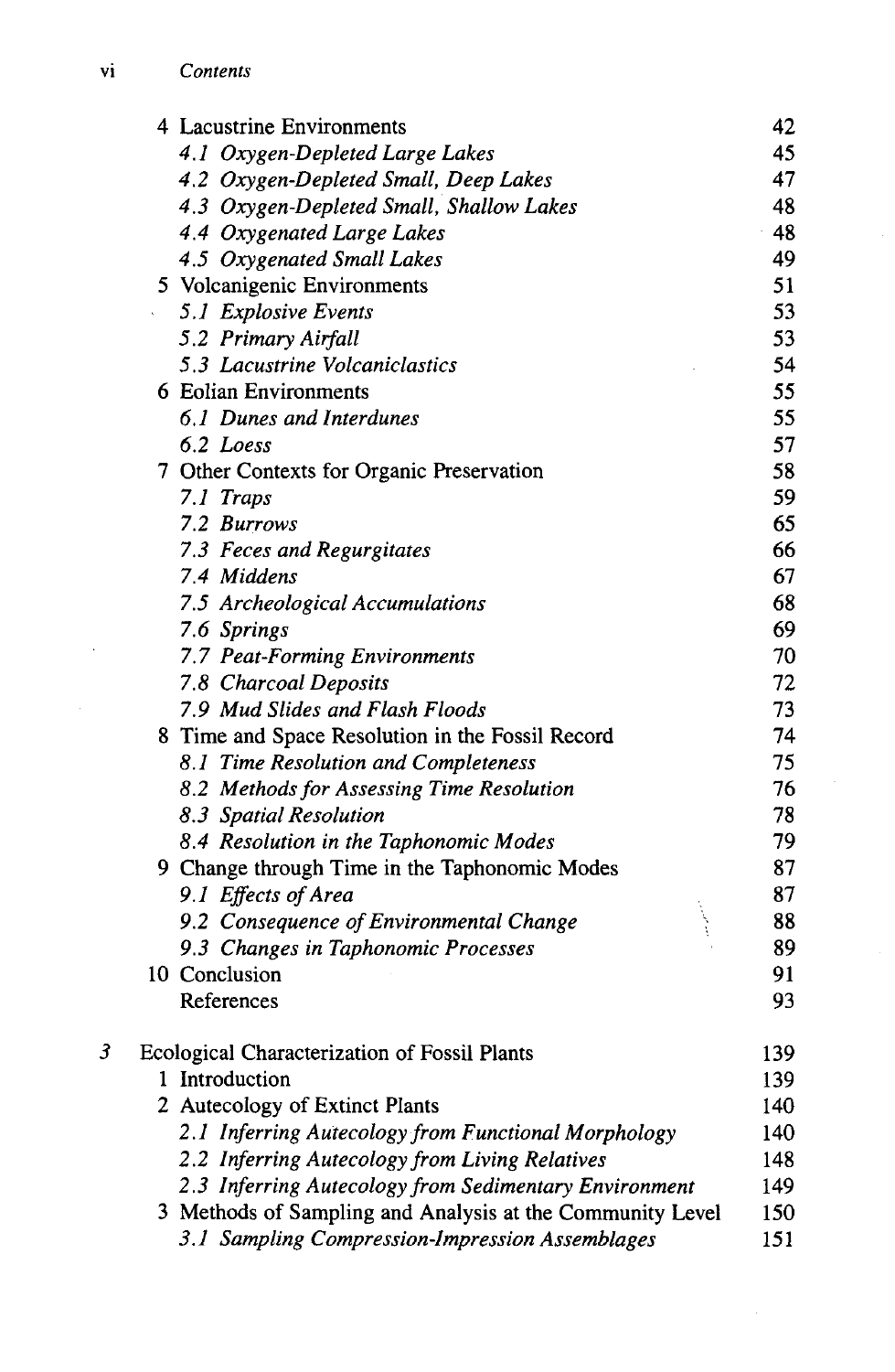### **Contents** vii

 $\tilde{Q}^{(1)}$  .

|   | 3.2 Sampling Permineralized Peats                                    | 153        |
|---|----------------------------------------------------------------------|------------|
|   | 3.3 Sampling Microfossils                                            | 153        |
|   | 3.4 Taphonomy and Effective Sampling Radius                          | 155        |
|   | 3.5 Analytical Methods                                               | 156        |
|   | 4 Synecology of Extinct Vegetation                                   | 157        |
|   | 4.1 Synchronic Features of Extinct Vegetation                        | 157        |
|   | 5 Comparison of Communities across Time                              | 161        |
|   | 5.1 Ecological Interpretation of Morphology at the                   |            |
|   | <b>Community Level</b>                                               | 162        |
|   | 5.2 Ecological Categories                                            | 165        |
|   | 6 Conclusion                                                         | 169        |
|   | References                                                           | 170        |
| 4 | Taxon-Free Characterization of Animal Communities                    | 183        |
|   | 1 Introduction: Taxon-Free Characterizations                         | 183        |
|   | 2 One Approach to Taxon-Free Characterization                        | 185        |
|   | 2.1 Ecomorphology and Ecological Types                               | 185        |
|   | 2.2 Functional Morphology and Autecological Inference                | 185        |
|   | 2.3 Continuous versus Category Variables                             | 187        |
|   | 2.4 A Basic Set of Ecological Variables and Categories               | 188        |
|   | 2.5 Analyses Using Ecological Types                                  | 188        |
|   | 3 Complementary Approaches and Higher-Level Inferences<br>References | 196<br>197 |
|   |                                                                      |            |
| 5 | Paleozoic Terrestrial Ecosystems                                     | 205        |
|   | 1 Introduction                                                       | 205        |
|   | 2 The Ordovician                                                     | 207        |
|   | 3 The Silurian                                                       | 207        |
|   | 4 The Early to Middle Devonian                                       | 210        |
|   | 4.1 Plants<br>4.2 Animals                                            | 211<br>216 |
|   |                                                                      | 217        |
|   | 4.3 Synthesis<br>5 The Late Devonian to Early Carboniferous          | 219        |
|   | 5.1 Plants                                                           | 222        |
|   | 5.2 Animals                                                          | 228        |
|   | 5.3 Synthesis                                                        | 231        |
|   | 6 The Late Carboniferous: Westphalian and Stephanian                 | 234        |
|   | 6.1 Plants                                                           | 235        |
|   | 6.2 Invertebrates                                                    | 246        |
|   | 6.3 Vertebrates                                                      | 249        |
|   | 6.4 Synthesis                                                        | 257        |
|   | 7 The Permian                                                        | 263        |
|   | 7.1 Plants                                                           | 265        |
|   |                                                                      |            |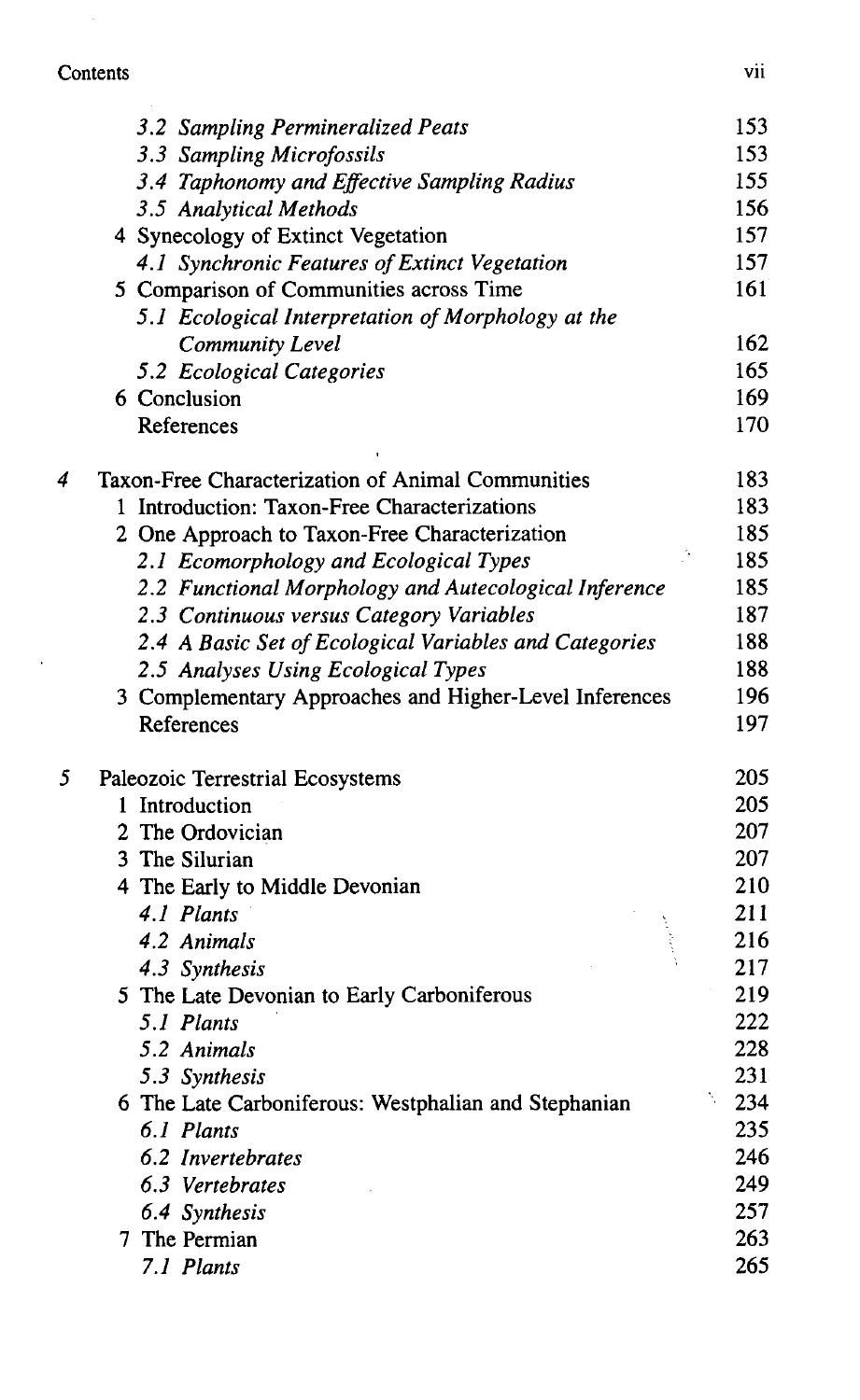|   | 7.2 Arthropods                                                               | 272 |
|---|------------------------------------------------------------------------------|-----|
|   | 7.3 Vertebrates                                                              | 273 |
|   | 7.4 Synthesis                                                                | 286 |
|   | 8 Paleozoic Summary and Discussion                                           | 289 |
|   | 8.1 Ecosystem Stability and Persistence                                      | 290 |
|   | 8.2 Conclusions                                                              | 292 |
|   | References                                                                   | 292 |
| 6 | Mesozoic and Early Cenozoic Terrestrial Ecosystems                           | 327 |
|   | 1 Introduction                                                               | 327 |
|   | 2 Triassic Biotas                                                            | 329 |
|   | 2.1 Triassic Vegetation of Laurasia                                          | 331 |
|   | 2.2 Triassic Vegetation of Gondwana                                          | 339 |
|   | 2.3 Triassic Faunas                                                          | 341 |
|   | 2.4 Triassic Ecological and Evolutionary Trends                              | 344 |
|   | 3 Jurassic Biotas                                                            | 348 |
|   | 3.1 Jurassic Vegetation                                                      | 349 |
|   | 3.2 Jurassic Faunas                                                          | 356 |
|   | 3.3 Jurassic Ecological and Evolutionary Trends                              | 358 |
|   | 4 Cretaceous Biotas                                                          | 360 |
|   | 4.1 Early Cretaceous Vegetation                                              | 360 |
|   | 4.2 Late Cretaceous Vegetation                                               | 365 |
|   | 4.3 Cretaceous Faunas                                                        | 368 |
|   | 4.4 Cretaceous Ecological and Evolutionary Trends                            | 370 |
|   | 5 Paleogene Biotas                                                           | 372 |
|   | 5.1 The K/T Boundary and Earliest Paleocene Vegetation                       | 372 |
|   | 5.2 Paleocene-Eocene Vegetation                                              | 374 |
|   | 5.3 Paleogene Faunas                                                         | 379 |
|   | 5.4 Paleogene Ecological and Evolutionary Trends                             | 380 |
|   | 6 Mesozoic and Early Cenozoic Ecological Changes<br>$\frac{1}{2}$            | 382 |
|   | 6.1 Changes in Herbivory                                                     | 382 |
|   | 6.2 Changes in Dispersal                                                     | 383 |
|   | 6.3 Changes in Pollination                                                   | 384 |
|   | 6.4 Changes in Plant Competition                                             | 385 |
|   | 7 Discussion and Conclusion                                                  | 386 |
|   | 7.1 Precipitation, Diversity Gradients, and Vegetational<br><i>Structure</i> | 386 |
|   | 7.2 Long-Term Effects of Precipitation on Plant-Herbivore                    |     |
|   | <b>Dynamics</b>                                                              | 388 |
|   | 7.3 Coevolutionary Limits on Vegetational Richness                           | 390 |
|   | 7.4 Comparative Paleoecology of Mass Extinctions                             | 390 |
|   | 7.5 Ecological Context and Evolutionary Opportunity                          | 394 |
|   | References                                                                   | 395 |

 $\sim 10^{-1}$